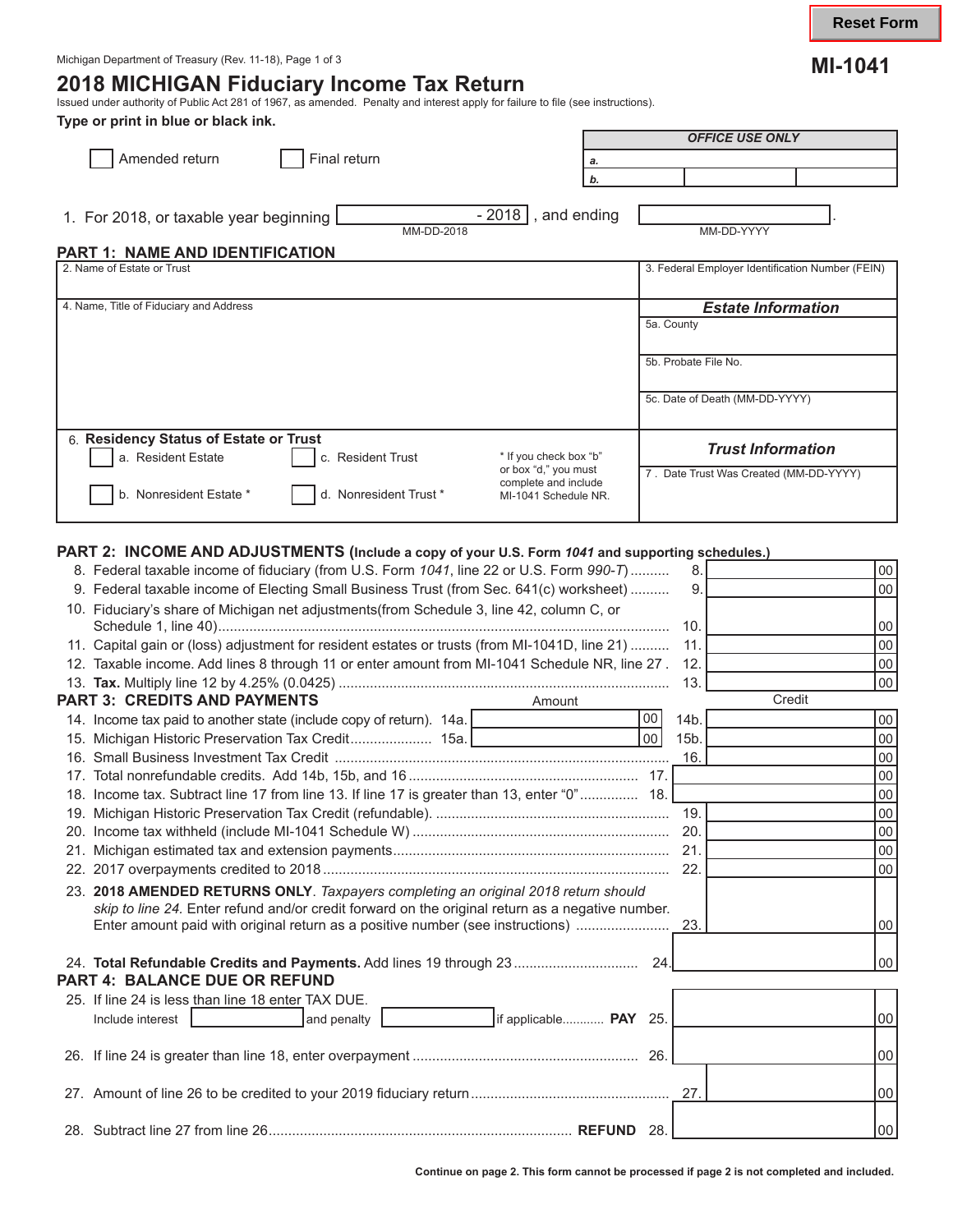# **SCHEDULE 1: NET MICHIGAN ADJUSTMENT FOR RESIDENT ESTATES OR TRUSTS**

| Additions |                                                                                                                                                                                    |     |    |
|-----------|------------------------------------------------------------------------------------------------------------------------------------------------------------------------------------|-----|----|
|           | 29. Gross interest and dividends from obligations issued by states other than Michigan                                                                                             | 29  |    |
| 30.       |                                                                                                                                                                                    | 30. | 00 |
|           | 31. Expenses included in U.S. Form 1041 attributable to income from sources outside of Michigan<br>32. Expenses and interest incurred in production of income from U.S. government | 31  | 00 |
|           |                                                                                                                                                                                    | 32  | 00 |
|           | 33. Other (Include supporting documentation) Describe:                                                                                                                             | 33  | 00 |
|           | 34                                                                                                                                                                                 |     |    |
|           |                                                                                                                                                                                    |     |    |

#### **Subtractions**

| 35. Income from U.S. government bonds and other obligations to the extent included in | 35. | 00       |
|---------------------------------------------------------------------------------------|-----|----------|
| 36. Income attributable to another state.                                             |     |          |
| Explain type and source:                                                              | 36. | 00       |
|                                                                                       |     |          |
|                                                                                       | 37  | 00       |
|                                                                                       |     |          |
| 38. Other (Include supporting documentation) Describe:                                | 38  | 00       |
|                                                                                       |     |          |
|                                                                                       |     | 00       |
| 40. Net Michigan Adjustment. Subtract line 39 from line 34. If no distribution to     |     |          |
| beneficiaries, carry this amount to line 10. Otherwise, complete Schedules 2 and 3    |     | 00       |
|                                                                                       |     | 39<br>40 |

#### **EXPLANATION OF CHANGES. If filing an amended return, complete this section.**

41. Explain changes to income, deductions and credits. Show computations in detail and include a copy of the amended U.S. Form *1041* and all supporting schedules.

#### **SIGNATURES AND DECLARATIONS**

| I declare under penalty of perjury that the information in this return and attachments is true and<br>complete to the best of my knowledge.                                                                                                                                                                |  |  | I declare under penalty of perjury that this return is based on all<br>information of which I have any knowledge. |  |
|------------------------------------------------------------------------------------------------------------------------------------------------------------------------------------------------------------------------------------------------------------------------------------------------------------|--|--|-------------------------------------------------------------------------------------------------------------------|--|
| Signature of Fiduciary or Officer Representing Fiduciary<br>Date                                                                                                                                                                                                                                           |  |  | Preparer's PTIN, FEIN or SSN                                                                                      |  |
| By checking this box, I authorize Treasury to discuss my return with my preparer.                                                                                                                                                                                                                          |  |  | Preparer's Name (print or type)                                                                                   |  |
| This return is due April 15, 2019, or on the 15th day of the fourth month<br>after the close of the tax year.                                                                                                                                                                                              |  |  | Preparer's Business Name, Address and Telephone Number                                                            |  |
| <b>WITHOUT PAYMENT:</b> Mail return to:<br><b>WITH PAYMENT: Pay amount on</b><br>line 25. Mail check and return to:<br><b>Michigan Department of Treasury</b><br>P.O. Box 30058<br><b>Michigan Department of Treasury</b><br>Lansing, MI 48909<br>Department 781041<br>P.O. Box 78000<br>Detroit. MI 48278 |  |  |                                                                                                                   |  |

Make check payable to "**State of Michigan**" and **write the estate's or trust's FEIN** and "**2018 MI-1041**" on the front of the check.